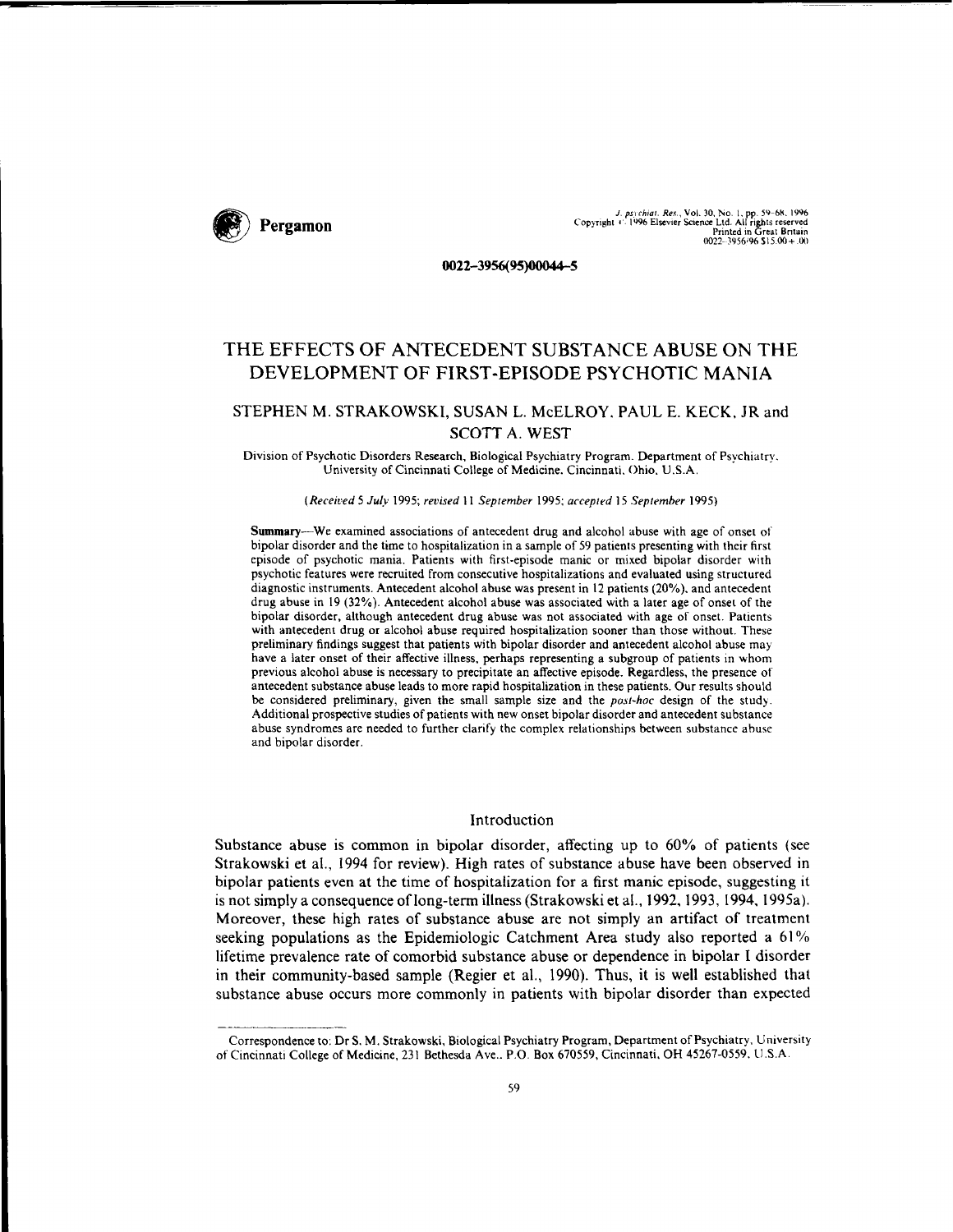# 60 S. M. Strakowski et al

by chance, leading some investigators to propose that there may be shared mechanisms underlying both substance abuse disorders and bipolar illness (Dilsaver, 1987). How substance abuse specifically influences the presentation and course ofillness in bipolar disorder remains unclear. however.

One proposed influence of substance abuse is that drugs or alcohol may initiate bipolar disorder in certain vulnerable individuals by precipitating early affective episodes (Goodwin & Jamison, 1990). This hypothesis arises from consideration of reports of psychoactive substance-induced psychosis (e.g. Weller et al., 1988) and from the hypothesized role of kindling and sensitization in the development of affective syndromes (Post, 1993). Specifically, the processes ofkindling and sensitization are models for the development of recurrent affective episodes, in that repeated intermittent stressors (such as substance abuse) may initiate progressively more severe affective responses, culminating in manic or depressive episodes, that then become self-perpetuating (Post, 1993). This is postulated to be observable clinically in that the age of onset of bipolar disorder in patients with antecedent substance abuse should be earlier than in patients without substance abuse (Goodwin & Jamison, 1990). However, sensitization has not been observed directly in bipolar patients, although recently has been demonstrated in normal volunteers (Strakowski et al., 1996).

Indeed, in contrast to the kindling and sensitization hypothesis, Morrison (1974) observed that alcoholic bipolar patients had an older age of onset of their bipolar disorder (28 years) than did nonalcoholic bipolar patients (23 years), although this difference did not reach statistical significance. Unfortunately, Morrison (1974) did not identify separately those patients whose alcohol abuse predated the onset of the bipolar illness from those whose alcoholism did not. This separation is important, as it is the former patient group in whom a sensitization/kindling-like process would be postulated to be active. In a more recent report, Winokur et al. (1995) observed that bipolar patients with alcoholism beginning prior to the affective illness (primary alcoholism) had a similar age of onset of their bipolar disorder (27 years) than those patients without alcoholism (25 years). Neither of these studies support the sensitization/kindling hypothesis, although both studies are limited by examining primarily multiple-episode patients many years after the onset of the affective illness. Studying such a sample may confound the age of onset data, particularly in differentiating the relative onsets of two disorders (i.e. bipolar disorder. alcoholism) with many similar symptoms. One way to minimize this limitation is by studying first-episode patients which helps to define the onset of the affective illness, and, therefore, may permit more valid determination of whether an alcohol abuse syndrome is antecedent, concurrent or subsequent to the bipolar disorder. In contrast to this work in alcoholism, there has been little attention paid to the effects of drug abuse on the age of onset of bipolar illness.

A second possible effect of substance abuse in bipolar disorder involves the self-medication and masking of affective symptoms. Specifically, since the use of psychoactive substances typically alters the user's mood, it may also mask underlying affective disturbances, perhaps making it difficult to identify the bipolar disorder until the patient is sober (Goodwin & Jamison, 1990). For example, Morrison (1974) observed that affective symptoms were present for a longer period in bipolar patients abusing alcohol than those not abusing, perhaps reflecting a moderating or masking effect of the alcohol on the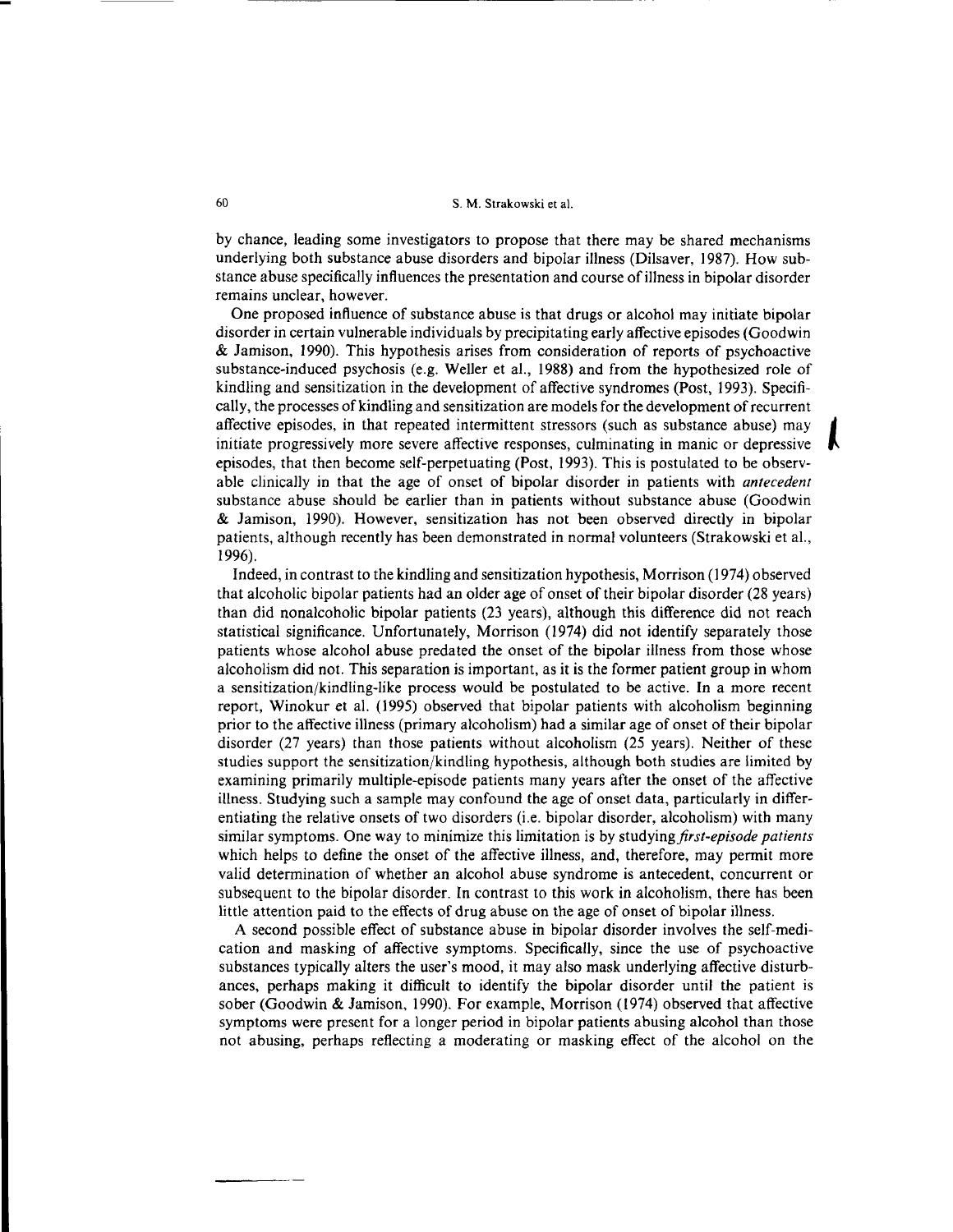affective syndrome, thereby delaying hospitalization. In contrast, Reich et al. (1974) found alcoholism to be a significant predictor of hospitalization in bipolar patients. consistent with Berkson's bias, which states that patients with two or more concurrent disorders are more likely to seek treatment than those with a single disorder (Berkson, 1946). Several studies have reported that alcohol use increases during mania suggesting its sedative effects may help modulate the overactivation of the manic episode (Zisook & Schuckit, 1987: Mayfield & Coleman, 1968; Reich et al., 1974). Contrasting this suggestion, Weiss & Mirin (1987) observed increased cocaine abuse during mania to apparently increase the "high" rather than reduce symptoms. This has lead some to propose that substance abuse in bipolar disorder simply reflects the behavioral excesses known to be associated with mania (Liskow et al., 1982; Weiss & Mirin, 1987). Thus, whether some patients use drugs and alcohol to self-medicate or mask symptoms remains unclear. Studying first-episode patients with substance abuse that predates the onset of affective episodes may identify a subgroup of patients who delay their initial treatment by self-medication or who present for treatment only after a period of sobriety, having successfully masked symptoms through substance abuse. Since substance abuse in these patients will have predated the onset of the affective syndrome, it will not be simply in response to an affective episode. Therefore, studying patients with bipolar disorder early in the course of their affective illness may help clarify some of the relationships between substance abuse and symptom modulation that arc difficult to elucidate in multiple-episode samples.

With these considerations in mind, we have examined the following questions in a sample of patients hospitalized with a first episode of mania. (l) Do patients with antecedent substance abuse demonstrate an earlier age of onset of their affective illness than those without (i.e. reflecting the sensitization model/kindling)? (2) Do patients with antecedent substance abuse demonstrate a longer time between the onset of the affective syndrome and hospitalization (as evidence of symptom masking or self-medication)? (3) Are patients with antecedent alcohol and drug abuse hospitalized for mania following a period of sobriety. rather than while actively abusing substances (also as evidence of symptom masking)? The subjects used for this analysis were recruited as part of the University of Cincinnati First-Episode Psychosis Project (Strakowski et al., 1995a). This project was designed to examine the temporal stability of principal and comorbid syndromes, as well as the effects of comorbidity on outcome, in patients with first-episode psychosis. Thus, the questions in this paper were tested *post-hoc* after collecting patient data. and, as such, these results should be considered preliminary. However. this patient sample is ideal for examining these hypotheses, because they have had no prior psychiatric hospitalizations and were in the early phases of their illnesses. Indeed, since a history of previous episodes has been identified as a robust predictor of future episodes in affective disorders. other potential factors influencing outcome may be difficult to identify in the setting of established illness chronicity (Winokur et al., 1993). By studying patients early in the course of their illness. the potentially confounding factors of prior treatment and illness chronicity are controlled. and other potentially important factors, such as age of onset, can be more clearly defined.

These results represent a separate analysis with additional patients than included in previous publications from our research group (Strakowski et al., 1995a: McElroy et al.. 1995; Keck et al., 1995).

6<sup>1</sup>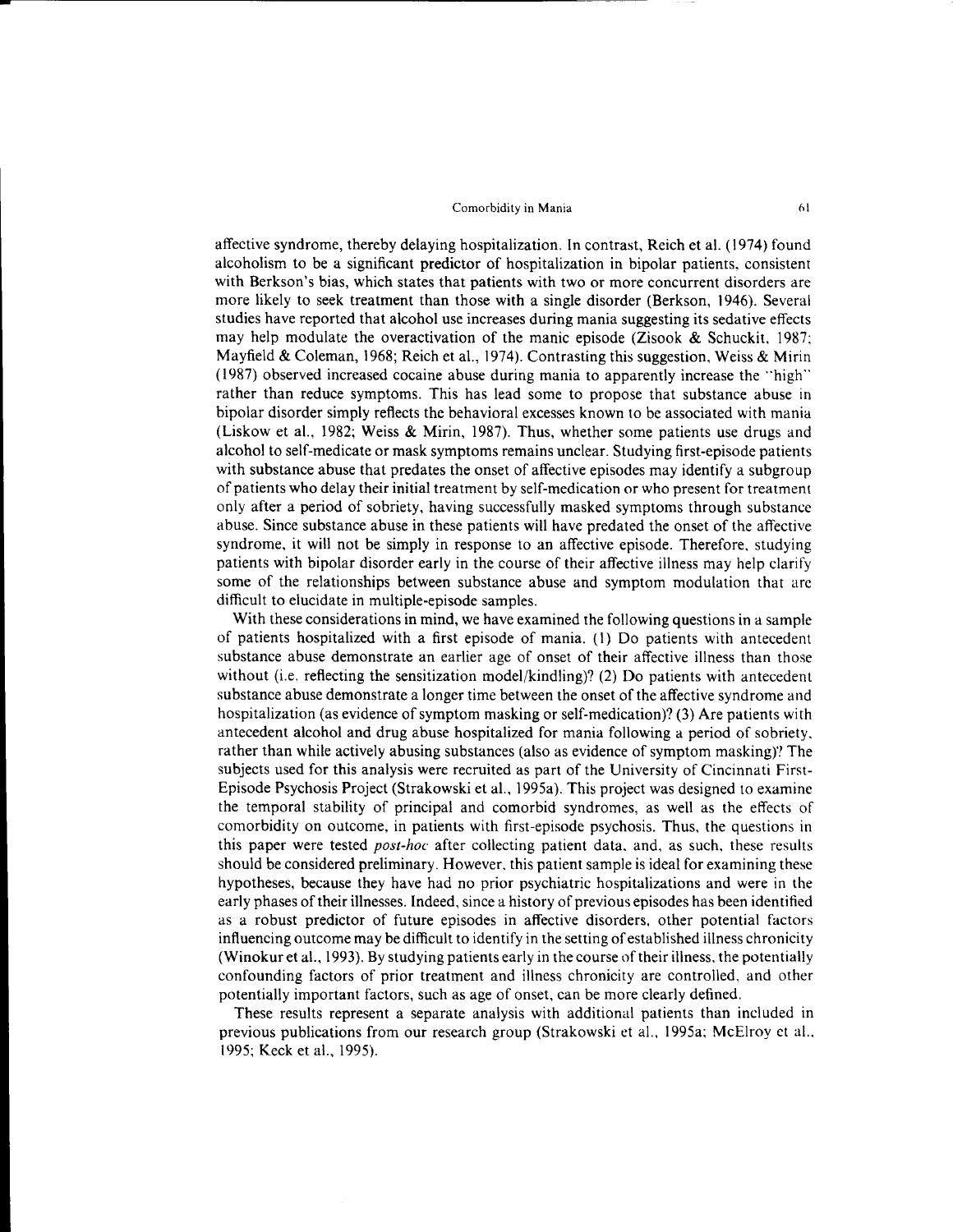S. M. Strakowski et al.

# Methods

The details of the University of Cincinnati First-Episode Psychosis Project have been published elsewhere (Strakowski et al., 1995a). Patients experiencing a first psychotic episode were consecutively recruited from admissions to the University of Cincinnati Hospital inpatient psychiatric units. The University of Cincinnatis the primary psychiatric (and substance abuse) emergency evaluation and referral service for the entire Cincinnati tristate area (including southwestern Ohio, southeastern Indiana and northern Kentucky). Further, the University of Cincinnati Psychiatric Emergency Service (PES) serves as the portal of entry into the Hamilton County (Greater Cincinnati) public hospital system. Thus, the University of Cincinnati Hospital serves as both a primary and tertiary referral center for indigent and insured patients (Strakowski et al., 1995b). Patients for this analysis met the following inclusion criteria: (1) aged 16–45 years old; (2) presence of DSM-III-R bipolar disorder, manic or mixed with psychosis; (3) residence within the Cincinnati Metropolitan area; and (4) provision of written informed consent, Patients were excluded: (i) if symptorns resulted entirely from acute intoxication or withdrawal from drugs or alcohol, or acute medical illness (e.g. delirium) as determined by medical evaluation and rapid symptom resolution (within 72 h) after the medical event; or (ii) by a history of previous psychiatric hospitalizations, more than 3 months of prior antipsychotic or moodstabilizer treatment, or more than 6 months of previous antidepressant treatment. Patients with prior substance abuse hospitalizations were included only if it could be determined that they received no treatment for affective or psychotic syndromes during that hospitalization. Less than  $5\%$  of the potential study subjects who were identified were excluded by these criteria.

Axis I psychiatric diagnoses were made using the Structured Clinical Interview for DSM-III-R (SCID-P)(Spitzer et al., 1990). All SCID-P interviews were performed by practicing psychiatrists (SMS, PEK, SLM or SAW) with good inter-rater reliability established for both principal ( $\kappa$ =.94) and comorbid diagnoses ( $\kappa$ =.90). In completing the SCID-P. information was obtained from any source available in addition to the patient interview, including medical records, family members and the treating clinicians. A substance abuse syndrome was considered present if the patient met DSM-III-R criteria for psychoactive substance abuse or dependence (hcretofore, for simplicity, the term "abuse" will be used to refer to both abuse and dependence). Additionally, from the SCID-P, it was determined whether patients met criteria for a *current* substance abuse syndrome, i.e. symptoms present during the past month. The SCID-P was obtained near the end of the hospitalization (i.e. during the last l-3 days) when patients were most able to cooperate. Subsequently, the mean length of time after hospital admission that the SCID-P was completed was 12  $(SD=14)$  days. This provided a period of abstinence from psychoactive substances to further assist with identifying patients whose symptoms were entirely secondary to acute psychoactive substance use or withdrawal.

Particular attention was paid to the age of onset of the bipolar and substance abuse syndromes during the SCID-P assessment to establish an estimate of this temporal relationship. Age of onset was determined by reviewing with each patient, as part of the SCID-P interview, the time when affective symptoms first occurred. Then, the age of onset was defined as that age when patients endorsed enough of these symptoms concurrently to meet

62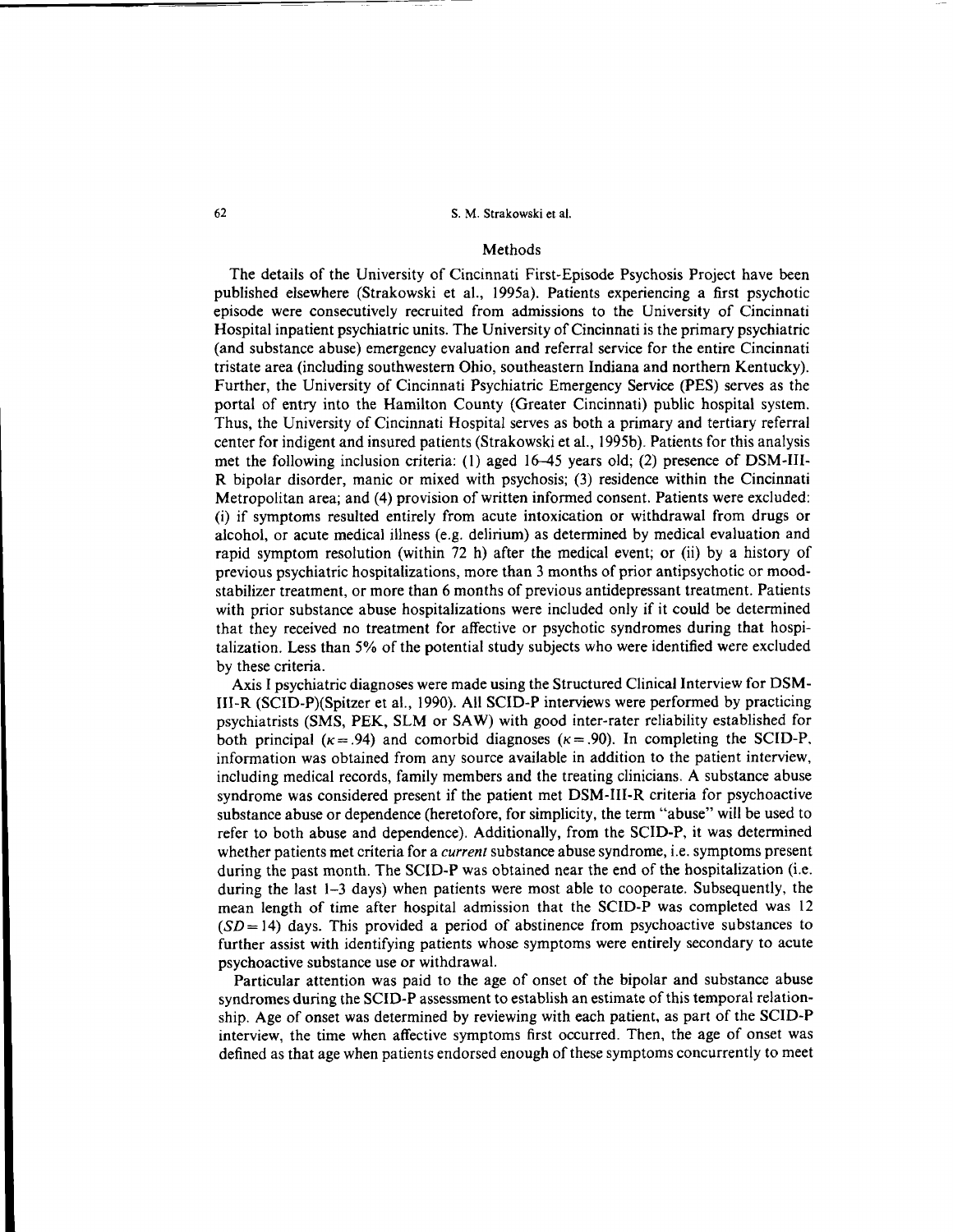DSM-III-R syndrome criteria for a diagnosis. Inter-rater reliability was high for estimating the age of onset of both bipolar and substance abuse diagnoses (intraclass correlation coefficient  $>$ .90). Psychoactive substance abuse syndromes were defined as *antecedent* if they predated the onset of the bipolar disorder by more than I year. This duration was chosen to improve the validity of determining "which came first" by requiring a clear substance abuse history well in advance of the onset of affective syndromes.

Finally, all patients received symptom ratings within 3 days of hospital admission using the Hamilton Depression Scale (HAMD; Hamilton, 1960), the Young Mania Rating Scale (YMRS; Young et al., 1978), and the Scale for the Assessment of Positive Symptoms (SAPS; Andreasen, 1984). For this current analysis, only the total scores were used for comparisons. A SAPS total score was obtained by summing the global rating scores for hallucinations, delusions, thought disorder and bizarre behavior. We have established reliability with these instruments, with total score intraclass correlation coefficients (lCC) determined for each scale as follows: HAMD,  $ICC=.94$ ; YMRS,  $ICC=.71$ ; SAPS.  $ICC=.80.$ 

## Statistical analysis

All analyses were performed with the Statistical Analysis System for the Personal Computer, version 6.03 (SAS Institute, Cary, North Carolina. U.S.A.). Nonparametric comparisons were made between patients with no antecedent substance abuse  $(n=37)$  and those with antecedent alcohol ( $n=12$ ) and antecedent drug abuse ( $n=19$ ). (Nine patients had both types of antecedent abuse.) To further the analysis of the association of antecedent substance abuse with age of onset, an additional examination of the age of onset of bipolar disorder as a function of the presence or absence of either *antecedent* drug or alcohol abuse was performed using a general linear model (PROC GLM) adjusting for race. sex, employment status, education and age at the time of hospital admission. This model permits the separate determination of the effects of both antecedent alcohol and drug abuse syndromes, while controlling for the potential interactions in patients who meet criteria for both. Given the reiatively small size of our sample, the GLM results should be interpreted cautiously, however, and used only as supporting information for the simple statistics.

# Results

Fifty-nine patients were included in this analysis, and demographic and clinical data are presented in Table l. Seven patients (12%) had received prior treatment (five patients without antecedent substance abuse, two with). These included three with brief antidepressant trials, three with brief antipsychotic trials and one with a brief lithium trial for attention-deficit disorder as a child. Of course, all seven of these subjects' treatment was less than that required by our exclusion criteria. Two patients (3%) had prior substance abuse treatment. Fifty-four (92%) of the patients were voluntary admissions; the remaining five patients (three with substance abuse, two without) had been placed on ?2-h holds after being brought for evaluation by the local police or family members. None of these five patients were probated for longer-term inpatient treatment.

Fourteen subjects (24%) had prior untreated episodes of nonpsychotic depression. and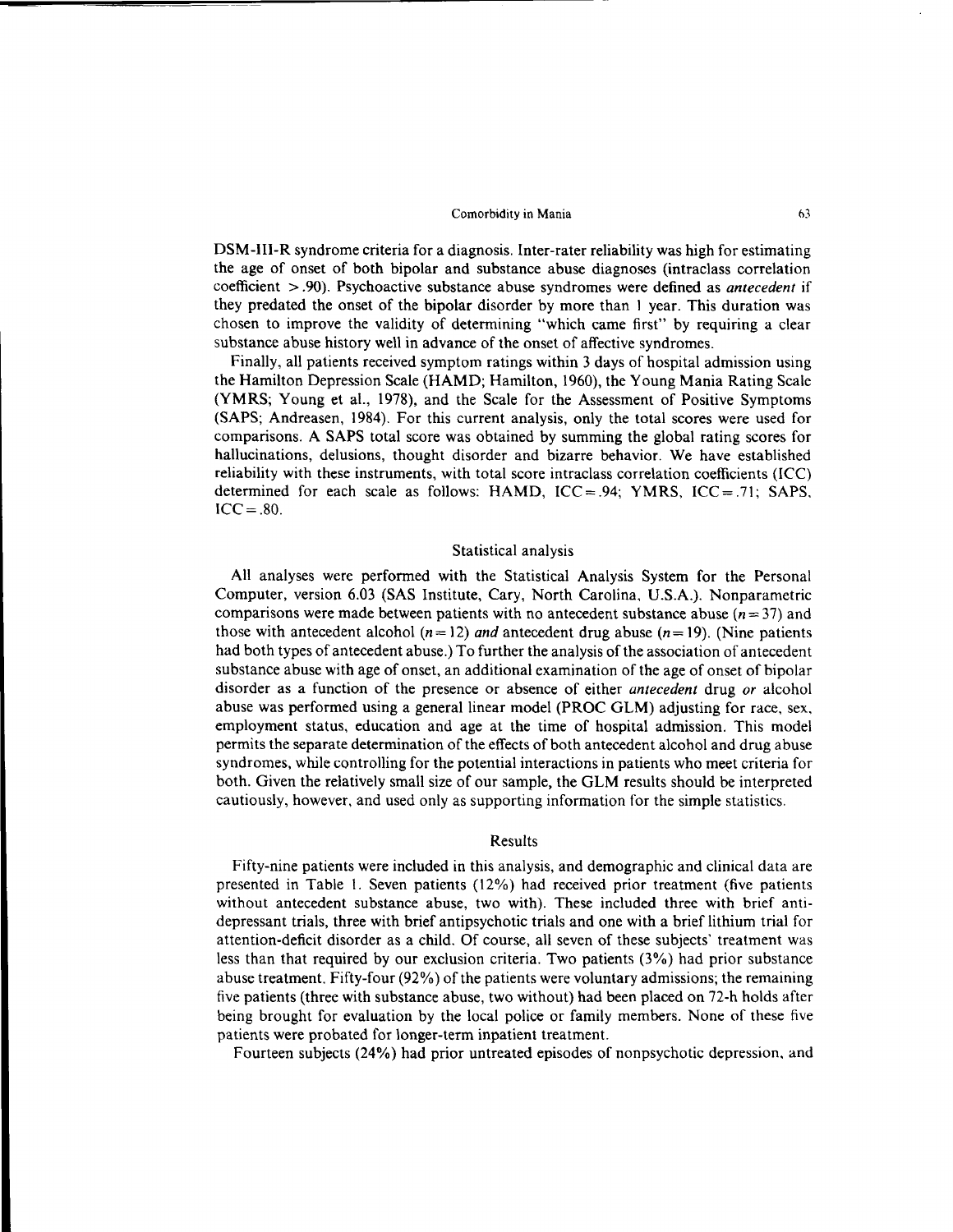#### 64 S. M. Strakowski et al.

Table I Demographic and Clinical Variables in 59 Patients with Psychotic Mania at the Time of their First Hospitalization

|                                            | Antecedent Abuse* |               |                  | Totals     |
|--------------------------------------------|-------------------|---------------|------------------|------------|
| Variables                                  | None $(n=37)$     | Drug $(n=19)$ | Alcohol $(n=12)$ | $(n = 59)$ |
| Age, mean $(SD)$ , years                   | 24(5)             | 25(5)         | $28(4)^{b}$      | 25(5)      |
| Age of onset of bipolar disorder,          |                   |               |                  |            |
| mean $(SD)$ , years.                       | 21 (6)            | 24(5)         | $27(4)^c$        | 22(6)      |
| Time to hospitalization, mean $(SD)$ ,     |                   |               |                  |            |
| months                                     | 35(50)            | $10(17)^d$    | $5(5)^{e}$       | 25(42)     |
| Sex, $n$ (%) women                         | 18 (49)           | $3(16)^{f}$   | 3(25)            | 22(37)     |
| Race, $n$ (%) Caucasian                    | 17(46)            | 9(47)         | 8(67)            | 28(47)     |
| Education, means $(SD)$ , years            | 13(3)             | 12(1)         | 12(2)            | 13(2)      |
| Unemployed, $n$ (%)                        | 14(38)            | 11(58)        | 7(58)            | 27(46)     |
| Mixed state, $n\left(\%\right)$            | 16(43)            | 4(21)         | 3(25)            | 21(36)     |
| No. prior manic episodes, mean $(SD)$      | 0.1(0.4)          | 0.0(0)        | 0.0(0)           | 0.1(0.3)   |
| No. prior depressive episodes, mean $(SD)$ | 0.8(2.0)          | 1.1(2.6)      | 1.6(3.2)         | 0.9(2.2)   |
| $HAMD$ total score, mean $(SD)$            | 14(9)             | 11(6)         | 13(7)            | 14(8)      |
| YMRS total score, mean $(SD)$              | 24 (10)           | $30(11)^8$    | $34(10)^n$       | 26(11)     |
| SAPS total score, means $(SD)$             | 9(4)              | 9(4)          | 10(4)            | 9(4)       |

" Nine subjects had both antecedent drug and antecedent alcohol abuse.

<sup>b</sup> Significant difference vs none:  $z = 2.1$ ,  $df = 1$ ,  $p = .04$ .

'Significant difference vs none:  $z = 3.2$ ,  $df = 1$ ,  $p = .001$ .

<sup>d</sup> Significant difference vs none:  $z=2.2$ ,  $df=1$ ,  $p=.02$ .

Significant difference vs none:  $z=2.8$ ,  $df=1$ ,  $p=.006$ .

<sup>f</sup> Significant difference vs none: two-tailed Fisher's exact test,  $p = 0.02$ .

<sup>s</sup> Significant difference vs none:  $z=2.2$ ,  $df=1$ ,  $p=.03$ .

h Significant difference vs none:  $z = 2.8$ ,  $df = 1$ ,  $p = .004$ .

two subjects (3%) had prior episodes of untreated, nonpsychotic mania (see Table 1). Six patients (10%) had prior affective episodes that were too indistinct and enumerate to determine whether they were several previous episodes or one continuous affective disturbance. Five of these six patients had no antecedent substance abuse.

Seventeen (29%) patients had a history of alcohol abuse ( $n=5$ ) or dependence ( $n=12$ ) which was antecedent in 12 (71%). The mean age of onset of antecedent alcohol abuse was 17 ( $SD=3$ ) years. Patients with antecedent alcohol abuse differed from those without antecedent substance abuse in current age ( $z=2.1$ ,  $df=1$ ,  $p=.04$ ), total YMRS score  $(z=2.8, df=1, p=.004)$  and age of onset of bipolar disorder  $(z=3.2, df=1, p=.001)$ . Twenty-two (37%) patients had a history of drug abuse ( $n=4$ ) or dependence ( $n=18$ ) which was antecedent in 19 (86%). The drugs of abuse included cannabis ( $n=19$ ; 32%), cocaine (n=4; 7%), sedatives (n=4, 7%), hallucinogens (n=3, 5%), opiates (n=3, 5%) and amphetamine  $(n=1, 2\%)$ . Three patients (5%) met criteria for polysubstance dependence. Nine patients (15%) met criteria for both antecedent drug and alcohol abuse. The mean age of onset of antecedent drug abuse was also 17  $(SD=3)$  years. Men were significantly more likely than women to have a history of an antecedent drug abuse syndrome (two-tailed Fisher Exact Test,  $p = .02$ ), and patients with antecedent drug abuse had higher total YMRS scores ( $z = 2.2$ ,  $df = 1$ ,  $p = .03$ ).

The results of testing the three questions are as follows. First, as noted using simple statistics. antecedent alcohol abuse was associated with a later age of onset of bipolar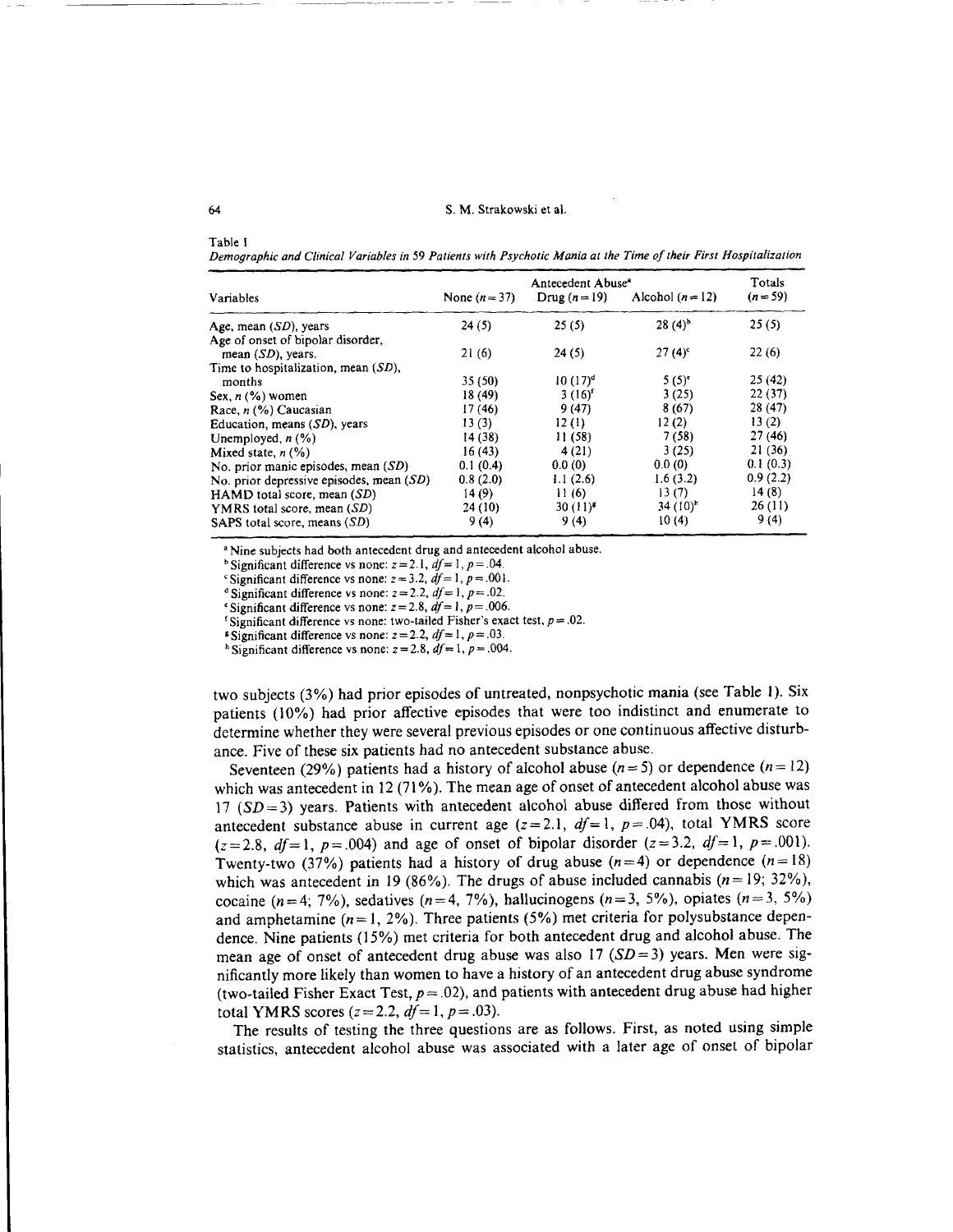disorder, but there was no association of age of onset with antecedent drug abuse. Using the previously described GLM statistical model to adjust for race, sex, employment status, education and current age, antecedent alcohol abuse remained significantly associated with age of onset of the bipolar disorder ( $F=8.5$ ,  $df=1$ ,  $p=.005$ ), and antecedent drug abuse did not  $(F = 1, df = 1, p > .7)$ . Second, the time between the onset of the first affective syndrome and hospitalization was shorter in patients with antecedent alcohot abuse than those without (see Table 1;  $z=2.8$ ,  $df=1$ ,  $p=.006$ ), and, similarly, in patients with antecedent drug abuse than those without (see Table 1;  $z=2.2$ ,  $df=1$ ,  $p=.02$ ). Finally, 13 (68%) antecedent drug abusers and 10 (83%) antecedent alcohol abusers met full substance abuse or dependence criteria during the month prior to hospitalization.

### Discussion

Rather than observing antecedent substance abuse to be associated with an earlier age of bipolar disorder onset, as predicted by the sensitization and kindling model. we found that antecedent alcohol abuse was associated with an older age of onset. This finding is consistent with that of Morrison (1974) who also observed that patients with concurrent alcohol abuse had a later age of onset than those without, and the ages of onset of his sample were similar to the ages of onset of our sample. One interpretation of these data is that since older patients have passed through a longer period of risk for developing alcohol abuse, an older age of onset of bipolar disorder in patients with antecedent alcohol abuse may simply reflect this cumulative effect as patients age. Another interpretation is that these patients may have masked or self-medicated their symptoms, preventing them from meeting full criteria for an affective episode. However, as suggested by Winokur et al. (1995). antecedent alcohol abuse may represent a risk factor for some patients who otherwise have a relatively lower risk of developing bipolar illness, therefore resulting in a delay in onset of the bipolar disorder until after several years of alcohol abuse. In our sample, these same patients also appeared more symptomatic, in that they had higher total mania rating scores. Thus, this may be a subgroup of patients who require an additional stressor (alcohol abuse) before an affective episode is precipitated. consistent with the sensitization/kindling model. As these patients are followed prospectively, the relationships between affective episodes and alcohol abuse may be further clarified. In contrast. antecedent drug abuse was not associated with age of onset of the bipolar disorder in our sample.

We also found that patients with antecedent alcohol and drug abuse, compared with those without antecedent substance abuse, demonstrated ashorter period between the onset of the first affective syndrome and hospitalization. This observation is consistent with Berkson's bias (Berkson, 1946) and the previously discussed publication by Reich et al. (1974). Thus, in these patients, antecedent substance abuse hastened the time to hospitalization, once criteria for an affective syndrome were met, suggesting that if patients were self-medicating, it was not particularly effective. As an additional qualitative evaluation of the masking hypothesis, we examined the rate of patients with antecedent drug and alcohol abuse who had been sober more than I month prior to admission. Most patients were actively abusing psychoactive substances during that time; therefore. a period of sobriety was not necessary for identification of manic symptoms, again suggesting that any symptom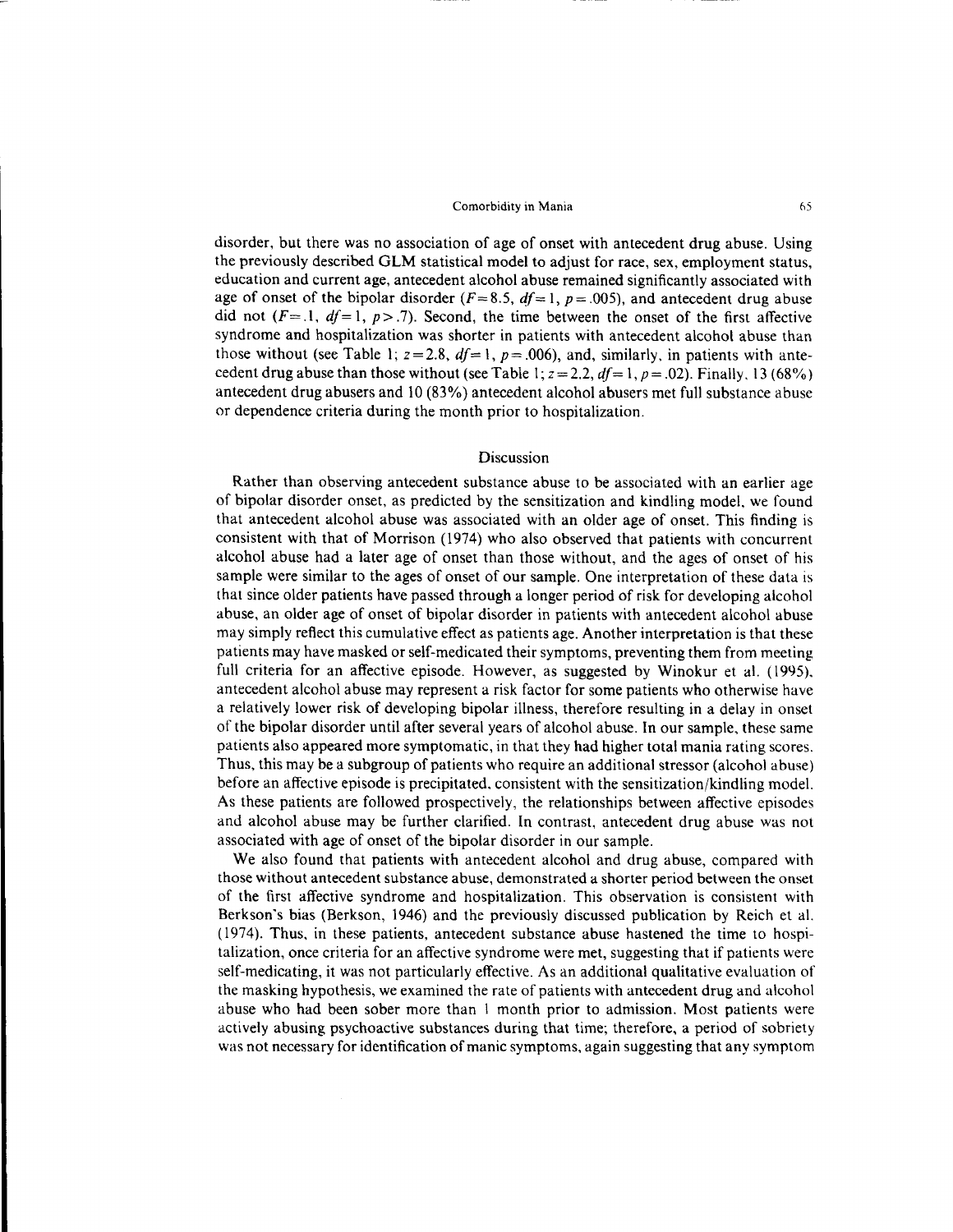# S. M. Strakowski et al.

masking, if occurring, was not particularly marked. None the less, 17% of alcohol abusers and 32% of drug abusers had decreased their substance use during the month prior to admission, so may represent a subgroup of patients in whom substance abuse did provide some symptom modulation. Just as likely, however, is that these patients had not yet passed through the age of risk for bipolar illness when they stopped abusing drugs and alcohot, so that the subsequent affective episodes were independent occurrences from the discontinuation of substance abuse.

There are several important limitations to this study which should be considered in its interpretation. First, these hypotheses were tested in a data set not specifically designed for them, so, as with any post-hoc analysis, the results should be considered preliminary. On the other hand, post-hoc analyses such as these minimize the potential risks of rater bias. Second, the assessment of substance abuse was limited to the SCID-P evaluation. A more complete evaluation, including a structured substance abuse questionnaire, would provide more substantial data. Therefore, we were not able to determine other important factors related to psychoactive substance abuse, such as a dimensional measure of the severity of the use. Third, substance abusers are notoriously poor historians, which raises questions about the validity of the assessments of the age of onset of various syndromes. However, the high reliability of our assessments of age of onset suggest these measurements provide a good first estimate to address the stated hypotheses. Fourth, since SCID-P interviews were completed during the period of hospitalization, it is possible that some patients with antecedent substance abuse had affective symptoms from protracted withdrawal syndromes, rather than "true" bipolar disorder. Currently, there is no consensus regarding how long an interval must pass after abusing psychoactive substances to be confident that affective symptoms represent an underlying mood disorder. Suggestions for this interval range from the duration of acute intoxication and withdrawal to several weeks or months (Weiss et al.. 1992; Strakowski et al.,1994). Others have noted that even though psychoactive substance abuse can produce some affective symptoms, primary substance abusers often fail to meet syndrome criteria for specific psychiatric disorders when structured diagnostic interviews are employed (Schuckit, 1986; Miller & Fine, 1993). Thus, our methodology of excluding patients whose symptoms occur in the context of acute psychoactive substance intoxication or withdrawal while utilizing a structured diagnostic interview (the SCID-P) near hospital discharge (after a mean of 12 days of abstinence) should minimize the effects of this limitation. Fifth, these results are most applicable to patients with psychotic mania requiring hospitalization, which may not be representative of other bipolar patients who are less ill and can be managed as outpatients, or patients who seek treatment for their substance abuse rather than affective syndrome. Thus, our findings are generalizable only to similar patient samples. Finally, the relatively small sample size limits the strength of statistical findings, in particular the analysis of covariance .

In summary, in a sample of patients hospitalized for a first manic or mixed episode of bipolar disorder, we found antecedent alcohol abuse, but not drug abuse, was associated with a later age of onset of the bipolar illness. Antecedent alcohol and drug abuse were associated with a shorter delay between the onset of the affective syndrome and hospitalization. Our results should be considered preliminary, given the small sample size and the post-hoc design of the study. Additional prospective studies of patients with new onset

66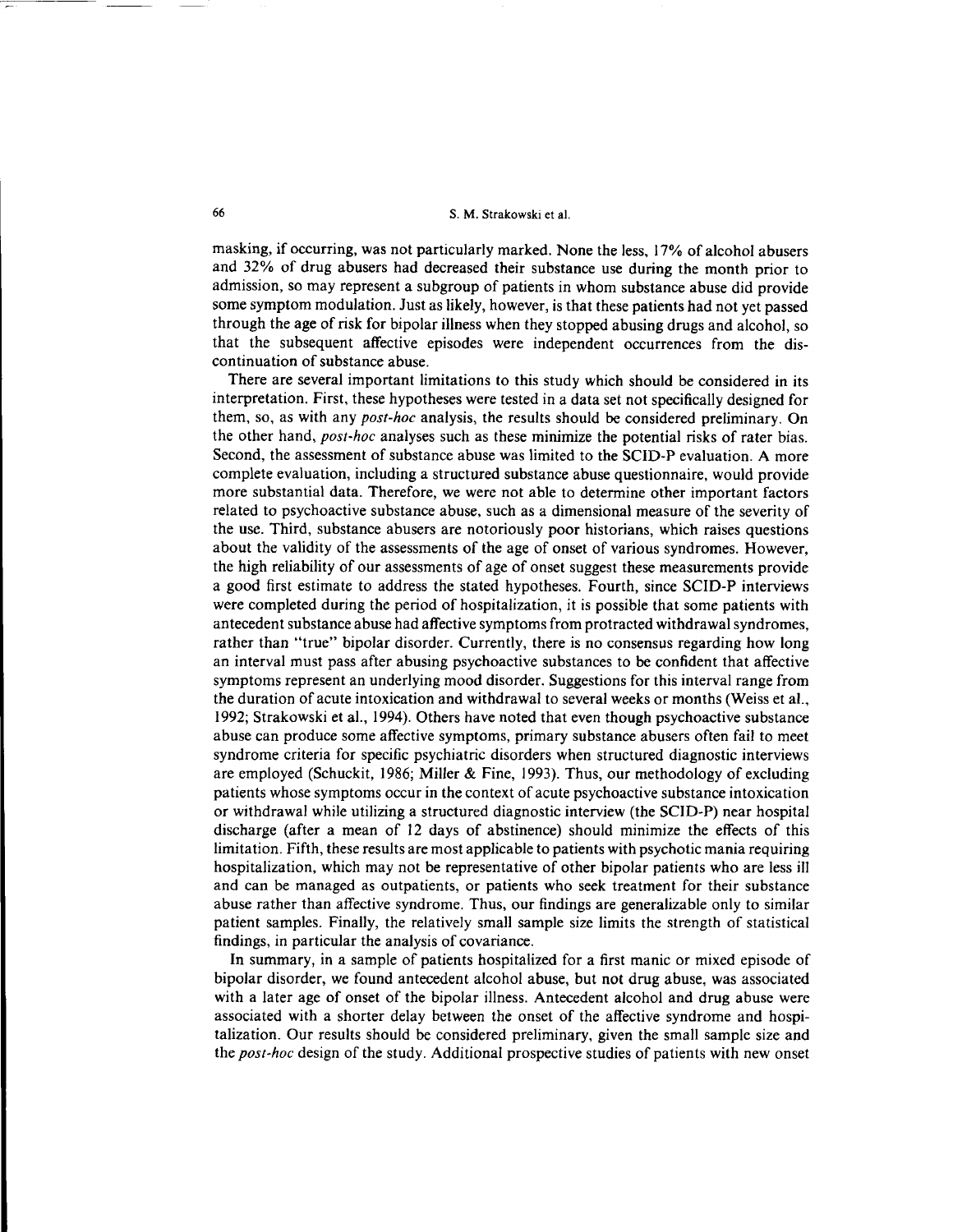bipolar disorder and antecedent substance abuse syndromes are needed to further clarify the complex relationships between substance abuse and bipolar disorder.

Acknowledgements—Supported in part by grants from the Scottish Rite Research Foundation, the Ohio Department of Mental Health, and the Theodore and Vada Stanley Foundation.

### References

Andreasen, N. C. (1984). The Scale for the Assessment of Positive Symptoms (SAPS). lowa City. Iowa: University of lowa.

Berkson, J. (1946). Limitations of the application of fourfold table analysis to hospital data. Biometric Bulletin. 2.47 53.

Dilsaver, S. (1987). The pathophysiologies of substance abuse and affective disorders: An integrative model? Journal of Clinical Psychopharmacology, 7, 1-10.

Goodwin, F. K., & Jamison, K. R. (1990). Manic-Depressive Illness. New York: Oxford University Press.

Hamilton, M. (1960). A rating scale for depression. Journal of Neurology, Neurosurgery and Psychiatry, 23, 56-6t.

Keck. P. E.. Jr, McElroy. S. L., Strakowski, S. M. et al. (1995). Outcome and comorbidity in first-compared with multiple-episode mania. Journal of Nervous and Mental Disease, 183, 320-324.

Liskow, B., Mayfield, D., & Thiele, J. (1982). Alcohol and affective disorder: Assessment and treatment. Journal of Clinical Psychiatry, 43, 144-147.

Mayfield, D., & Coleman. L. L. (1968). Alcohol use and affective disorder. Diseases of the Nervous System. 29. 467-474.

McElroy, S. L., Strakowski, S. M., Keck, P.E-, Jr, et al. (1995). Differences and similarities in mixed und pure mania. Comprehensive Psychiatry, 36, 187-194.

Miller. N. S., & Fine, J. (1993). Current epidemiology of comorbidity of psychiatric and addictive disorders. Psychiatric Clinics of North America, 16, 1-10.

Morrison, J. R. (1974). Bipolar affective disorder and alcoholism. American Journal of Psychiatry, 131, 1130 1r33.

Post, R. M. (1993). The transduction of psychosocial stress into the neurobiology of recurrent affective disorder. American Journal of Psychiatry, 149, 999-1010.

Regier, D. A., Farmer, M. E., Rae, D. S., et al. (1990). Comorbidity of mental disorders with alcohol and other drug abuse: Results from the Epidemiologic Catchment Area (ECA) Study. Journal of the American Medical Association, 264, 2511-2518.

Reich, L. H., Davies, R. K., & Himmelhoch, J. M.. Jr 11974). Excessive alcohol use in manic-depressive illness. American Journal of Psychiatry, 131, 83-86.

Schuckit, M. A. (1986). Genetic and clinical implications of alcoholism and affective disorder. American Journal of Psychiatry, 143, 140-147.

Spitzer, R. L., Williams, J. B. W., Gibbon, M., & First, M. G. (1990). Structured Clinical Interview for DSM-III-R, Patient Edition (SCID-P). New York: New York State Psychiatric Institute.

Strakowski, S. M., Tohen, M., Stoll, A. L., Facdda, G. L., & Goodwin. D. C ( 1992). Comorhidrty in mania at first hospitalization. American Journal of Psychiatry, 149, 554-556.

Strakowski, S. M., Tohen, M., Stoll, A. L., et al. (1993). Comorbidity in psychosis at first hospitalization. American Journal of Psychiatry, 150, 752-757.

Strakowski, S. M., McElroy, S. L., Keck, P. E., Jr, & West, S. A. (1994). The co-occurrence of mania with medical and other psychiatric disorders. International Journal of Psychiatry in Medicine, 24, 305-328.

Strakowski, S. M., Keck. P. E., Jr, McElroy, S. L., et al. (1995). Chronology of comorbidand principal syndromes in first-episode psychosis. Comprehensiue Psychiatry. 36, l-8.

Strakowski, S. M., Lonczak, H. S., Sax, K. W., et al. (1995). The effects of race on diagnosis and disposition from a psychiatric emergency service. Journal of Clinical Psychiatry, 56, 101-107.

Strakowski, S. M., Sax, K. W., Setters, M. J., & Keck, P. E., Jr (1996). Enhanced response to repeated damphetamine challenge: Evidence for behavioral sensitization in humans. Biological Psychiatry, in press.

Weiss, R. D., & Mirin, S. M. (1987). Substance abuse as an attempt at self-medication. Psychiatric Medicine. 3, 357-367.

Weiss, R. D., Mirin, S. M., & Criffin, M. L. (1992). Methodologic considerations inthe diagnosis of coexisting psychiatric disorders in substance abusers. British Journal of Addiction,87, 179-187.